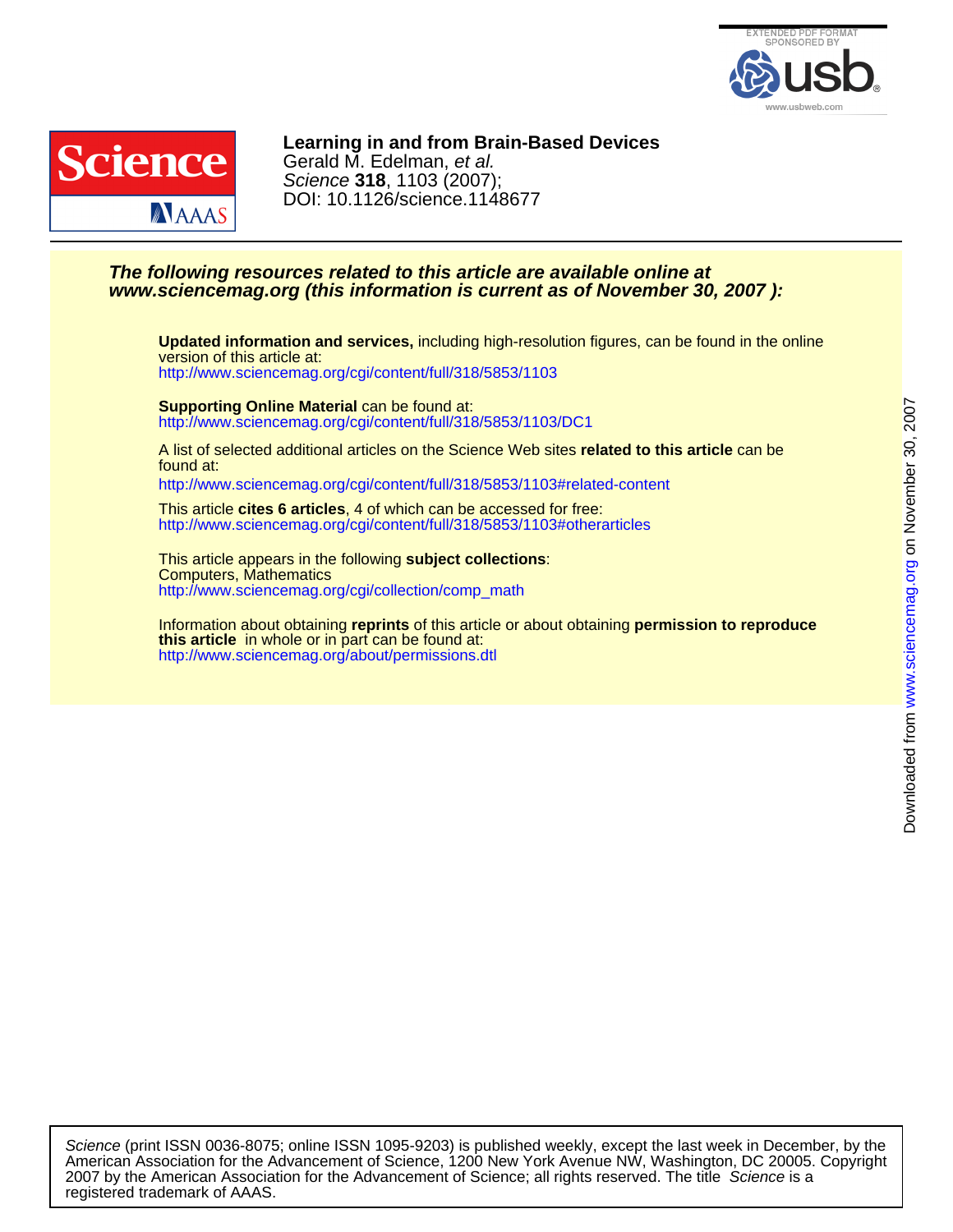### PERSPECTIVE

# Learning in and from Brain-Based Devices

#### Gerald M. Edelman

Biologically based mobile devices have been constructed that differ from robots based on artificial intelligence. These brain-based devices (BBDs) contain simulated brains that autonomously categorize signals from the environment without a priori instruction. Two such BBDs, Darwin VII and Darwin X, are described here. Darwin VII recognizes objects and links categories to behavior through instrumental conditioning. Darwin X puts together the "what," "when," and "where" from cues in the environment into an episodic memory that allows it to find a desired target. Although these BBDs are designed to provide insights into how the brain works, their principles may find uses in building hybrid machines. These machines would combine the learning ability of BBDs with explicitly programmed control systems.

In the last several decades, great progress has<br>been made in describing how the separate<br>components of the nervous system function.<br>Less progress has been made in obtaining a n the last several decades, great progress has been made in describing how the separate Less progress has been made in obtaining a global picture of higher brain functions such as learning and memory. This picture must take into account that the brain is embodied and that the body and brain act together in a real-world environment. Here, I briefly describe a synthetic approach to elucidating how integrated nervous systems operate by constructing brain-based devices (BBDs). These devices differ fundamentally from robots that are controlled by built-in artificial intelligence consisting of explicit programmed instructions (1). Instead, like real animals, BBDs must learn autonomously to categorize signals from the environment without a priori instruction.

BBDs are constructed according to a procedure called synthetic neural modeling (2). In such an approach a detailed brain is simulated in a computer and controls a mobile platform containing a variety of sensors and motor elements. In modeling the properties of real brains, efforts are made to simulate vertebrate neuronal components, neuroanatomy, and dynamics in detail (Fig. 1A). As a result of the exploration of a real world environment by a BBD, the BBD develops adaptive behavior through processes mimicking those underlying learning in animals. In its close mimicry of vertebrate neural systems, the BBD approach stands in contrast to other more functionally oriented neurorobotic models (3).

To bring out the differences from programmed robots, I shall describe the composition and behavior of two BBDs called Darwin VII and Darwin X. These devices are named after the great biologist Charles Darwin to emphasize the fact that their brains learn by selection from a repertoire of many different simulated neural circuits and do not depend on explicitly programmed instructions.

Darwin VII (Fig. 1A) has a mobile base fitted with a video camera for vision, a pair of microphones for audition (contained in two plastic cups), and a gripper device that can grab steel blocks in its environment, each painted with either stripes or blobs. The BBD's brain consists of a visual system, an auditory system, a "taste" system in the gripper (which measures the conductance of a gripped block), a motor system capable of triggering movement, and a value system.

The value system in the BBD's brain signals the salience of environmental cues and leads to rewarding or aversive responses that enable the device's learning behavior to be adaptive. The simulated neurons underlying these systems are linked in circuits modeled on known anatomy. The connections within these neural circuits (synapses) can change in their strength after receiving sensory signals. The patterns of these changes are unique to each individual BBD because they reflect that device's past behavior. Darwin VII's complete nervous system contains about 20,000 simulated neuronal units linked together by 450,000 synaptic connections [see supporting online material (SOM)]. As the BBD was exploring the environment, the complex responses of these units to signals from the environment were modeled in a large computer cluster and were radioed to Darwin VII to direct motor activity. Consequent changes in the sensory inputs to the device were sent back to the simulated brain in a dynamic fashion, allowing smooth movement in real time (4).

The basic modes of behavior of Darwin VII consist of visual exploration and tracking, gripping and tasting, and two innate reflex responses: appetitive and aversive. Figure 1A shows Darwin VII approaching a steel block with stripes (detected by the camera) that was arbitrarily constructed to have good taste (high

# **SPECIALSECTION**

conductance). Gripping the block sent appetitive signals to the value system in the brain. Blocks containing blobs had low conductance (bad taste) and sent aversive signals to that system.

In a series of conditioning experiments, Darwin VII autonomously explored its environment and learned to associate the taste value of the blocks with their visual patterns. Appetitive and aversive responses were initially triggered by taste, but after about 10 encounters with a population containing both types of block, the BBD's responses were triggered by vision alone. More than 90% of the time, after training, the BBD continued to grip and taste striped blocks but actually backed away from blocks with blobs (Fig. 1B).

This autonomous development of patterned behavior by instrumental or operant conditioning requires sophisticated visual anatomy (see SOM for details). The inset of Fig. 1A shows the patterns of activity of four simulated areas as the BBD moves. The upper left square illustrates a pattern of activity in an early visual brain area that responds in a striped pattern to a striped block. The upper right square shows a firing pattern of neuronal units in an integrative higher visual region corresponding to the inferotemporal area of the brain, an area in animal brains that responds differentially to different object categories. This particular pattern is dependent on the BBD's history of encounters with striped blocks and thus is unique to that history (an identical Darwin VII with a different history would have its own characteristic but equally correlative pattern). The colored areas in the lower righthand square signal positive value responses as appetitive taste, even before gripping. Appetitive responses in brain circuits prompt motor action, resulting in approach and grabbing of the block. The lower left-hand square would signal aversive responses, but none were experienced in this sequence. If Darwin VII encountered the block with a blob pattern (see block at bottom of main panel), aversive activity would be signaled in that square. erialon engine the state of visible of trigoning between the basis of the basis of the state of the state of the state of the state of the state of the state of the state of the state of the state of the state of the sta

A critical feature of such a BBD is that, after a period of training and behavior, the activity of all neuronal units, synapses, and circuits can be recorded and examined in detail. This cannot be achieved in experiments on living animals. As I shall mention later, the patterns obtained from this type of exhaustive analysis can be of great value in analyzing brain function. To extend such analyses, experiments can be performed to examine experience-dependent changes in the BBD's perceptual categorization and learning. These changes have included learning followed by reversal learning; i.e., learning after switching appetitive and aversive correlations.

Darwin VII's memory after learning did not reflect sequences of events. Given this limitation, my colleagues and I asked whether we could model long-term episodic memory in a BBD. This

The Neurosciences Institute, 10640 John Jay Hopkins Drive, San Diego, CA 92121, USA. E-mail: edelman@nsi.edu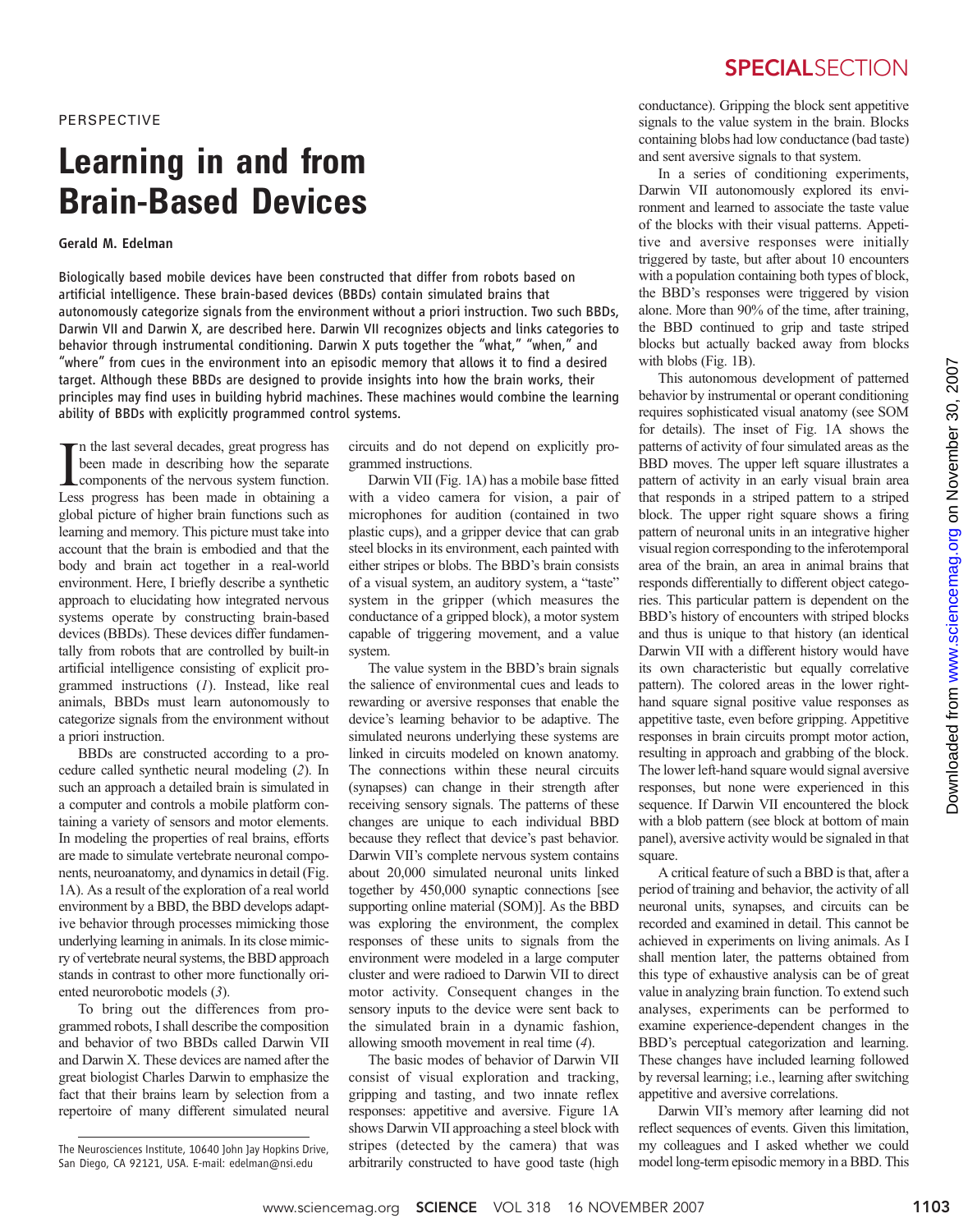# **Robotics**



Fig. 1. (A) Darwin VII approaching a striped block after training. The mobile device is equipped with a charge-coupled device camera for vision, microphones for hearing, and a gripper capable of sensing levels of conductance for taste. (Inset) Patterns of activity of four simulated areas as the BBD moves. Upper left, activity in an early visual brain area responding in a striped pattern to a striped block; upper right, firing pattern of neuronal units in an

memory of sequences of events in real time is known to depend critically on a brain structure called the hippocampus. Patients who have lesions of the hippocampus bilaterally can remember episodic events in their early lives, but after the occurrence of the lesion can no longer convert short-term memory into long-term episodic memory. In rats, the hippocampus is also known to be essential for the successful integration of cues allowing navigation to a goal in a remembered environment. One test of this capability is provided by the so-called Morris water maze. A rat is placed in a tank of milky water that has a hidden

platform below the surface. The animal will traverse various paths until it locates the platform, where it will then rest. Having seen various cues on the wall of its surroundings during its traverse, the rat possesses episodic recall and can subsequently locate the hidden platform directly upon being placed again in any part of the tank. Lesions of the hippocampus compromise this ability.

visual conditioning.

We decided to model the hippocampus in the brain of a BBD called Darwin X (5). This device was then tested in a dry version of the maze (Fig. 2A). An enclosure was constructed with a black floor and walls. Each wall had differently colored

paper strips of varying widths that could act as visual cues. At one location we placed a "hidden" platform. The visual system of Darwin X could not detect the platform, but the BBD was equipped with an infrared (IR) detector that would respond only when the device was directly over the platform. That detector's signal then triggered a positive value response. This response is analogous to that of a rat in a water maze sensing a solid platform under its feet.

the brain; lower right, colored areas signal positive value responses as appetitive taste, even before gripping; lower left, aversive responses (none in this sequence). See text for further details. (B) Percentage of correct responses (CRs) as a function of stimulus block encounters during learning trials for

> Darwin X was given the task of finding the hidden platform, and after 8 to 10 traverses during which it detected different cues on the



Fig. 2. (A) Schematic layout of the enclosure used for the hidden-platform task. The enclosure measured 16 by 14 feet, with black walls and flooring. Pieces of differently colored paper of varying widths (to act as different cues) were hung on each of the walls. A hidden circular platform—24 inches in diameter and made of reflective black paper—was placed in the center of a quadrant in the enclosure. Each trial began in one of four starting locations (numbers 1 to 4 in the diagram). (B) Behavioral performance in the hidden-platform task indicated by trajectories of a subject during the training paradigm. Green circles denote the location of the platform during the training trials, red and blue squares denote the starting locations, and red and blue lines indicate trajectories during individual early and late trials. The late trials showed more or less direct paths, regardless of the starting point. [Adapted from (4)]